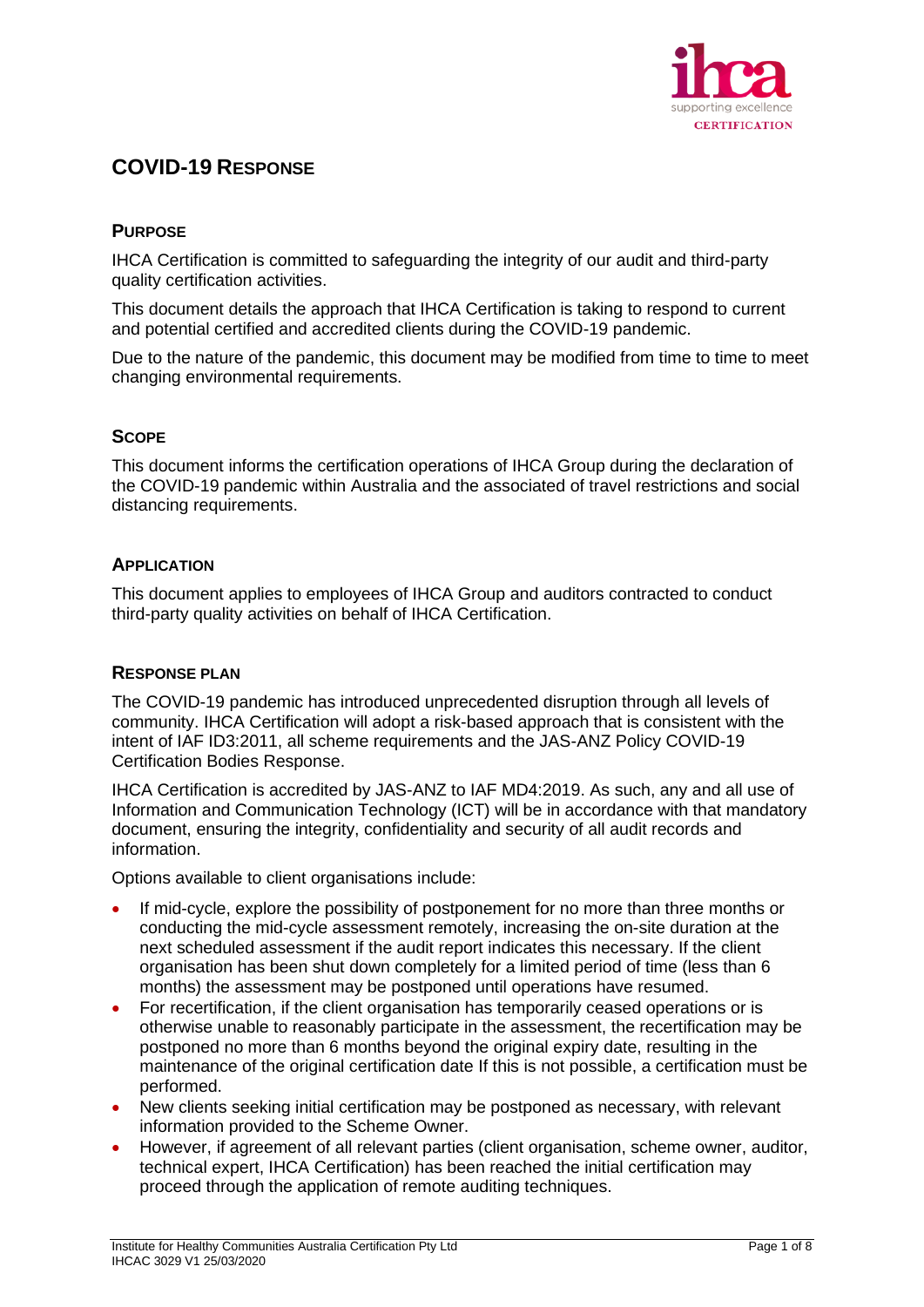IHCA Certification's planned response includes:

#### **Initial audits**

In instances where initial audits cannot be conducted onsite due to COVID-19, IHCA certification may undertake a remote assessment in accordance with IAF MD 4:2018 and the principles of IAF ID 3. Remote assessment of the standard must also be in accordance with the position of the scheme and standard owner.

The planning and execution of the assessment is to demonstrate how the remote audit has safeguarded the integrity and robustness of the audit outcome.

The assessment is to include (where necessary and appropriate) interviews with staff and service users. Providing all of the relevant scheme and standard requirements, IHCA Certification may issue a certificate or recommendation.

#### **Recertification audits**

Where recertification assessments are to occur using remote audit techniques, IHCA Certification is to document the planning and execution of the audit and demonstrate how the remote audit has safeguarded the integrity and robustness of the audit outcome.

#### **Surveillance / mid-cycle audits**

On-site surveillance audits may be replaced by remote audit techniques.

#### **Verification of corrective actions**

- Alternate audit techniques may be used to certify and clos non-conformances, provided the effectiveness of the procedures selected can be ensured.
- Where an open non-conformity cannot be effectively evaluated by remote audit techniques, IHCA Certification will evaluate the risks to continuing the client's certification and act accordingly, This may lead to escalating the non-conformity to suspension of certification, or extending the time to enable evaluation of the non-conformity (e.g. site audit when possible).
- Where an open non-conformity is evaluated and it cannot be closed, the normal processes for suspension and withdrawal of certification should be followed.

## **RESPONSIBILITIES**

- The Client Manager is responsible for
	- completing the initial risk assessment
	- ensuring that audit plans detail the ICT to be used in completing the audit, and liaising with the client to ensure timely availability
- Auditors are responsible for undertaking remote audits in a manner that complies with IAF MD 4 and ensures the integrity of the audit outcome
- The Certification Manager is responsible for reviewing risk assessments where necessary and ensuring that all audit plans and reports comply with the stated requirements and that a register of all client organisations assessed via remote audit technology during the COVID-19 pandemic is maintained and available for review by JAS-ANZ as required

## **RELATED DOCUMENTS**

IHCA 003 IHCA Business Continuity Management

IHCA 570 Risk Management Framework

Appendix 1 – Risk management COVID-19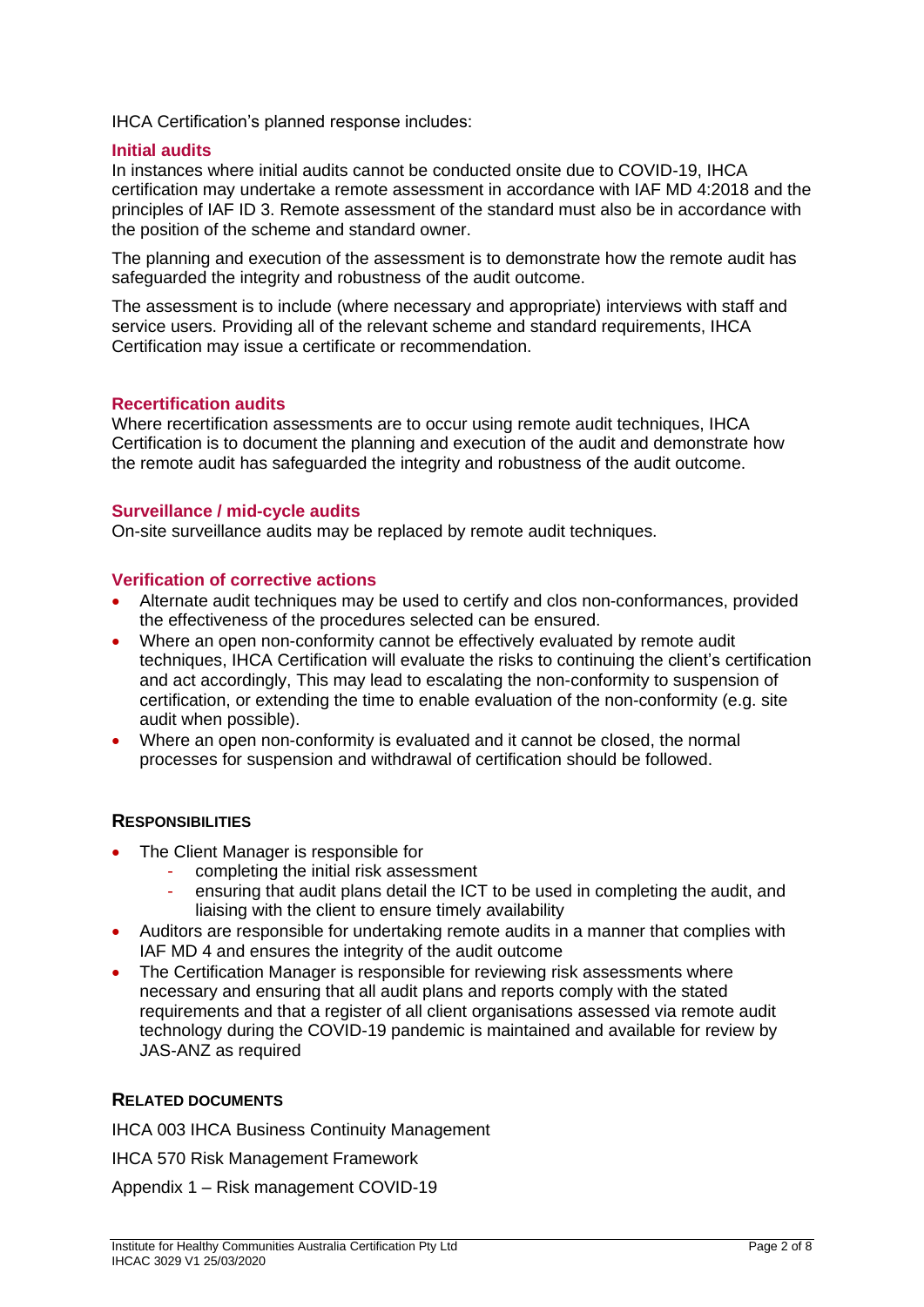# **REFERENCES**

AS ISO 31000:2018 Risk management – Guidelines

IAF ID3:2011 Informative Document for Management of Extraordinary Events to Circumstances Affecting Abs, CABs and Certified Organisations

IAF MD4:2018 IAF Mandatory Document for the Use of Information and Communication Technology (ICT) for Auditing Purposes

JAS-ANZ Policy COVID-19 Certification Bodies Response

Relevant scheme requirements

## **REPORTING**

All reports of audits that have been conducted using remote auditing techniques must record the ICT used in the audit process and how this has safeguarded the integrity and robustness of the audit outcome.

## **RECORDS MANAGEMENT**

A register of all assessments undertaken in part or in whole using remote auditing techniques must be maintained.

Each client record must include

- the evidence considered in determining the extent to which the client and traditional audit arrangements are affected by COVID-19;
- the risk level assessed and how this level of risk was determined i.e. risk ranking;

The register must include the risk assessments of all audits, including those where it has been determined that the audit should not proceed remotely due to the high risk ranking.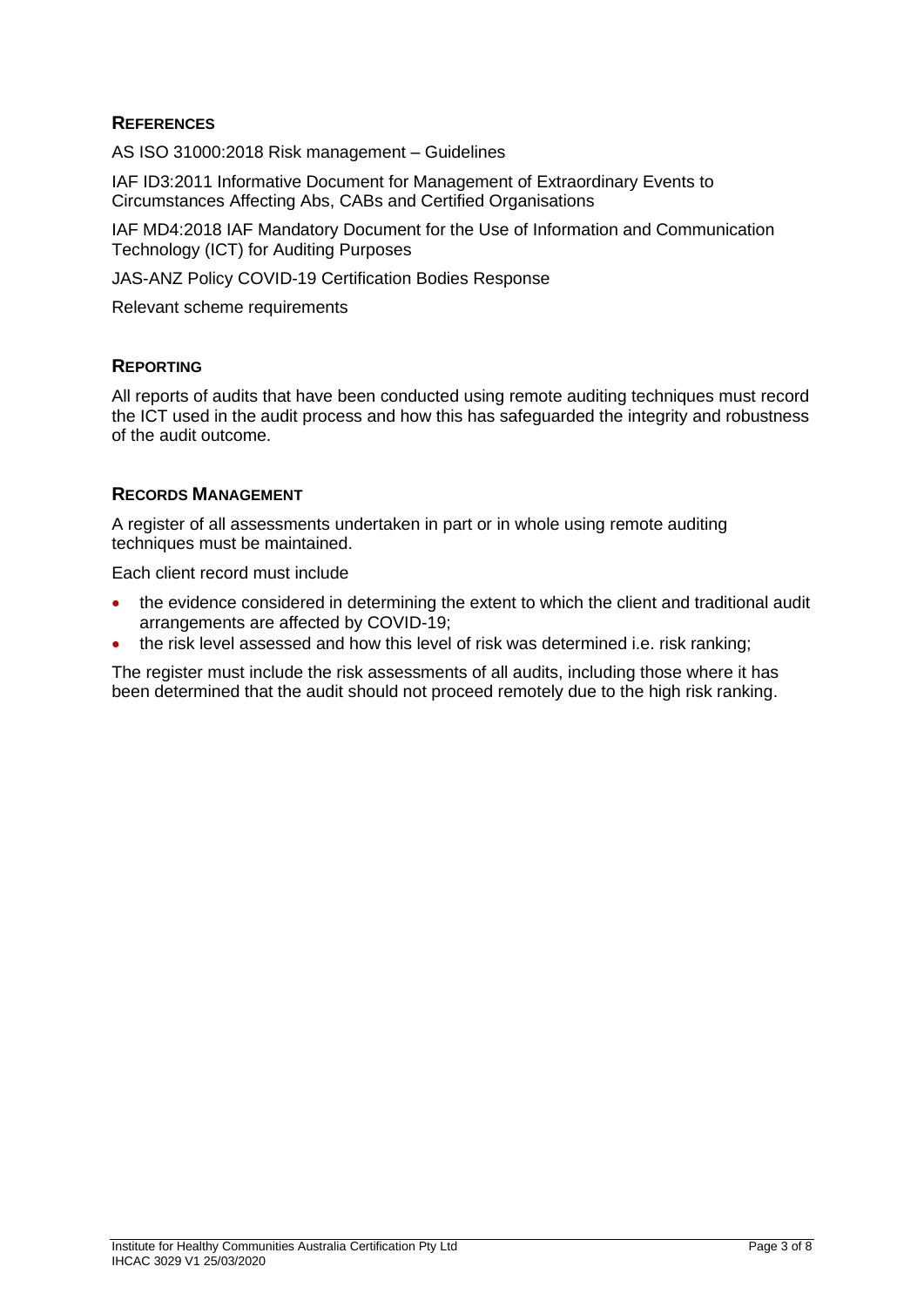# **RISK MANAGEMENT COVID-19**

## **PURPOSE**

It is recognised that remote audits will not be appropriate or possible in every circumstance. Due to the need to use remote auditing techniques to evaluate ongoing compliance of certified clients, the following is a framework for managing risks associated with use of remote auditing techniques where remote audits are appropriate.

This Plan has been developed in alignment with, and reference to IAF ID3:2011 Informative Document for Management of Extraordinary Events to Circumstances Affecting ABs, CABs and Certified Organisations and Scheme Requirements.

## **OBJECTIVES**

The objectives for this Risk Management approach to the use of Remote Auditing Techniques are:

- 1. To adequately manage the risks in maintaining certification of organisations audited remotely.
- 2. To ensure all staff and contractors are aware of this approach and associated processes and understand how this applies to their role.
- 3. To appropriately assess and analyse the risk associated with the client organisation and determine the level of threat in maintaining certification.
- 4. To determine or decide on a course of action to address the risk and monitor the implementation of actions to mitigate identified risks.
- 5. To monitor and review on a regular basis the risk management process.

## **CRITERIA**

Due to the number of factors impacting the level of risk associated with a remote audit, a risk matrix is not an appropriate tool for determining the level of risk. Rather, the following risk assessment tool is used to assess the risk criteria:

#### **Nature of the services (high risk services, and working with highly vulnerable groups)**

| Provide high risk services or work with highly vulnerable groups (e.g. child safety<br>placement services, behaviour support, clients with a restrictive practice) |  |
|--------------------------------------------------------------------------------------------------------------------------------------------------------------------|--|
| Provides medium risk services (e.g. families services, majority of services are<br>medium risk NDIS services)                                                      |  |
| Provides low risk services (e.g. NDIS Annex D services,<br>information/advice/referral services)                                                                   |  |

## **Number of clients**

| Less than 50     |  |
|------------------|--|
| 50-250           |  |
| Greater than 250 |  |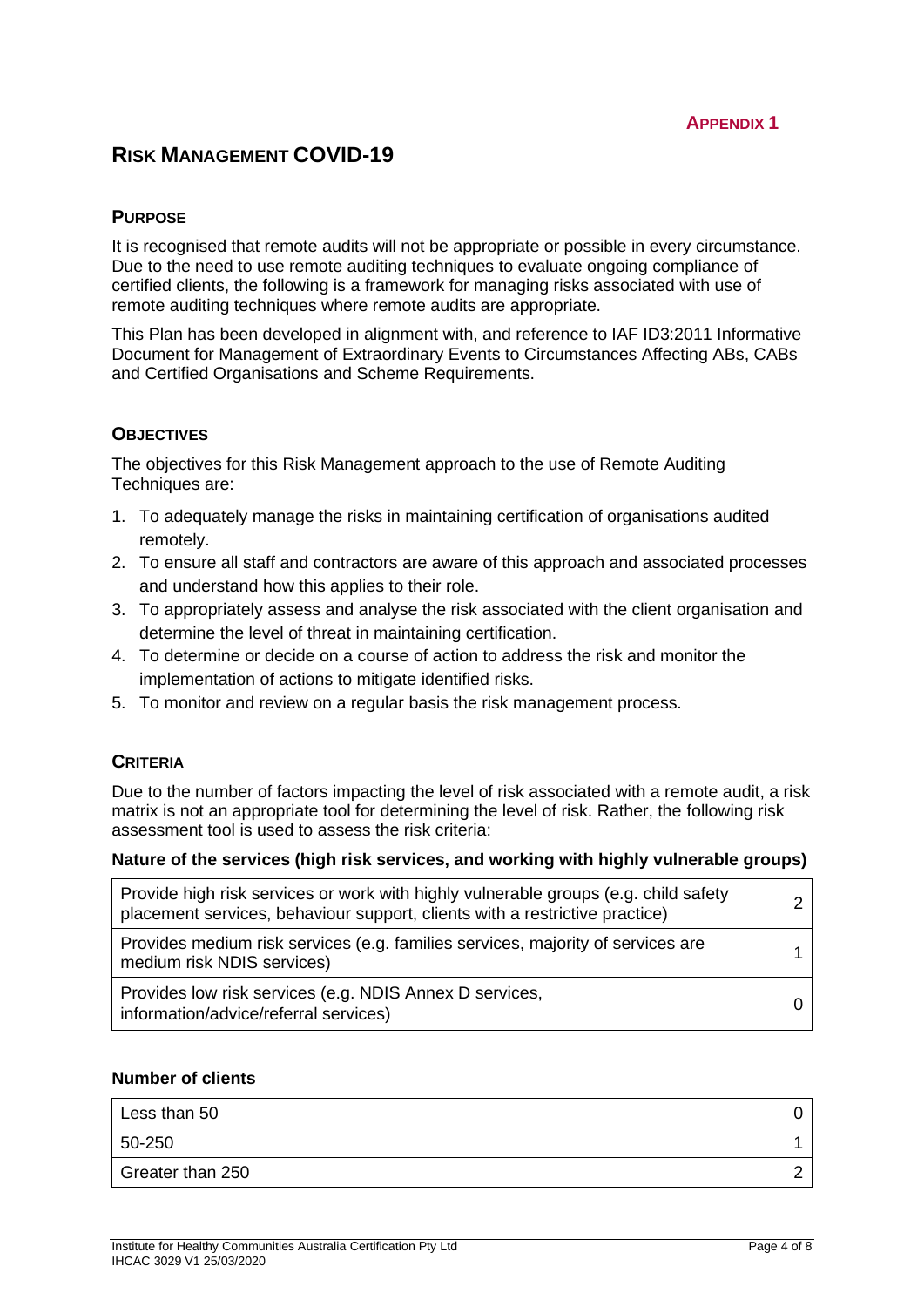## **Number of sites**

| $1 - 2$ |  |
|---------|--|
| $2 - 4$ |  |
| $4 - 8$ |  |
| $8+$    |  |

## **Maturity of quality management systems**

| Has completed an audit cycle  |  |
|-------------------------------|--|
| Is at their first audit cycle |  |

## **(Where applicable) Based on Key Information provided, the organisation…**

| Has the same scope as the previous audit, or reduced scope            |  |
|-----------------------------------------------------------------------|--|
| Has some growth/change to their scope since the previous audit        |  |
| Has significant growth/change in their scope since the previous audit |  |

## **Findings of previous audits (where applicable)**

| One or no nonconformities                    |  |
|----------------------------------------------|--|
| Nonconformities but no major nonconformities |  |
| Major nonconformity/ies                      |  |

## **Where the organisation is at in their audit cycle (certification/surveillance/maintenance/recertification)**

| Re/Certification         |  |
|--------------------------|--|
| Surveillance/Maintenance |  |

## **Risk ranking**

| Low       | 0-4      |
|-----------|----------|
| Moderate  | $5 - 7$  |
| High      | $8 - 10$ |
| Very High | $11+$    |

The Risk Ranking determines the appropriate response to the risk.

Once analysed each audit will be reviewed to determine whether there is an acceptable level of risk.

Reasons why a risk may be acceptable:

• The level of the risk is so low that specific treatment is not appropriate within available resources.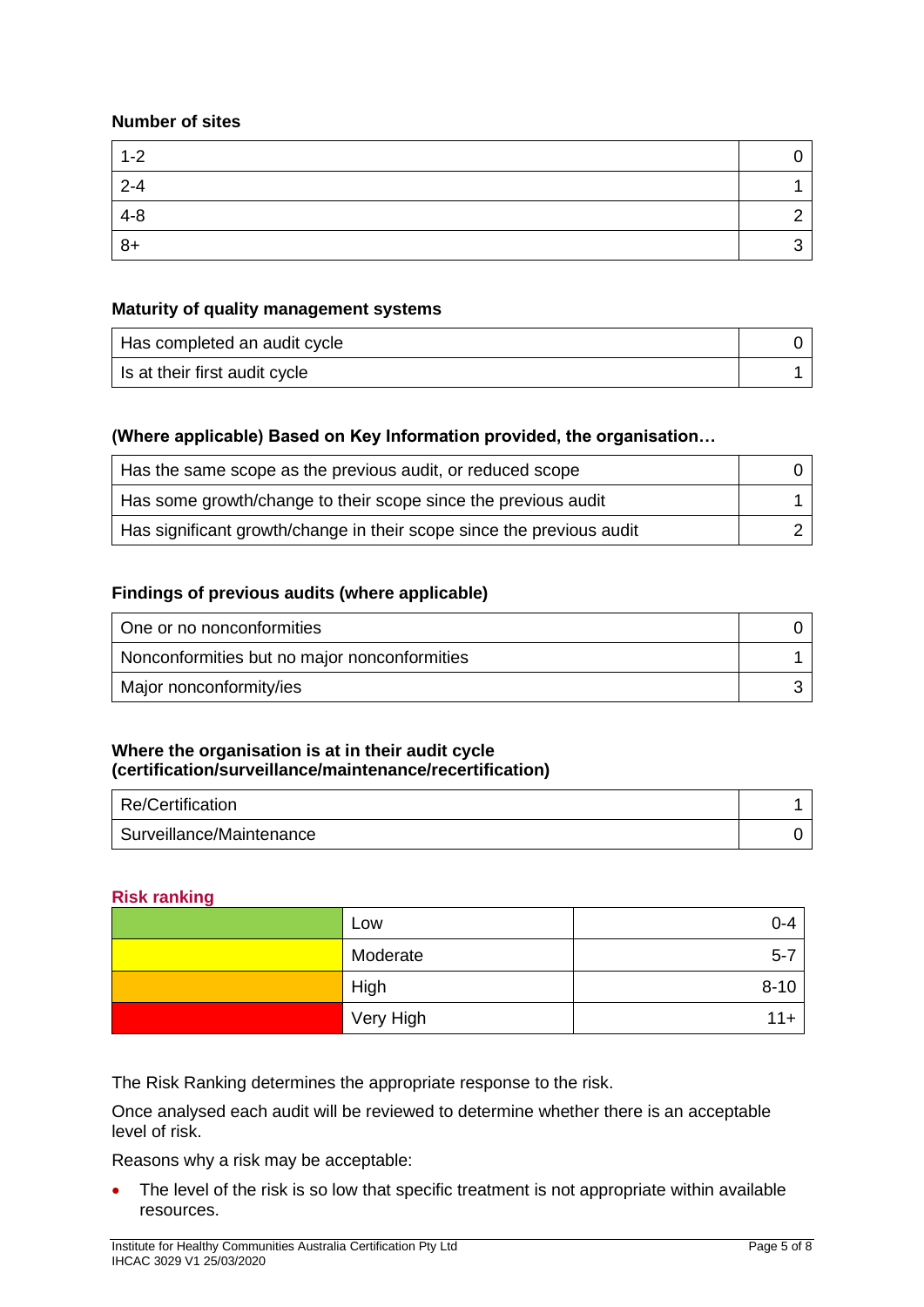• The risk is such that there is no treatment available. For example, where conducting an onsite audit would not address the risk associated with the remote audit.

Reasons why a risk may be unacceptable:

• Where an audit conducted remotely threatens the safeguards, integrity and robustness of the outcome.

Unacceptable risks are those which will require treatment.

## **Risk Treatment**

Treating, or managing risks involves identifying and assessing options and determining risk controls. More than one treatment may be determined to manage a risk.

When assessing options for treatment, one of several decision points may be chosen. These include:

- ‐ A follow up onsite audit will be conducted within 12 months of recommendation of certification or ongoing certification.
- ‐ Requesting an extension from the Scheme Owner to allow for conduct of the audit onsite where there is no/reduced level of risk associated with COVID-19.
- ‐ A follow up remote audit may be conducted where Corrective Action Plans are unable to be addressed via this method.

Determining which risk treatment is the most appropriate depends on the circumstances of the individual client.

Where an audit is not low risk, the Certification Manager will determine whether the Risk Treatment adequately addresses the risk.

Where the treatment does not adequately address risk the audit will be postponed, to be conducted onsite as soon as safely possible. The client and scheme owner should be made aware of potential consequences of this action.

## **Documentation and monitoring**

Where an audit is undertaken with remote auditing techniques, IHCA Certification documents the planning and execution of the audit through the audit plan and the audit report. The audit plan includes the risk rating, and the risk treatment, where applicable.

IHCA Certification demonstrates how it has safeguarded the integrity and robustness of the outcome of a remotely conducted audit. This is documented through a statement from the Auditor on the audit report.

All audit reports will contain a statement from the Auditor on the level of risk associated with the remote audit. This will include:

- A statement on any areas of that were not able to be assessed effectively due to not being on site.
	- o Any risks associated with not being able to review these areas
- The level of risk associated with remotely undertaking a remote audit of the service, taking into consideration the nature of the services (high risk services, and working with highly vulnerable groups), number of clients, number of sites, maturity of quality management systems, and findings of the audit.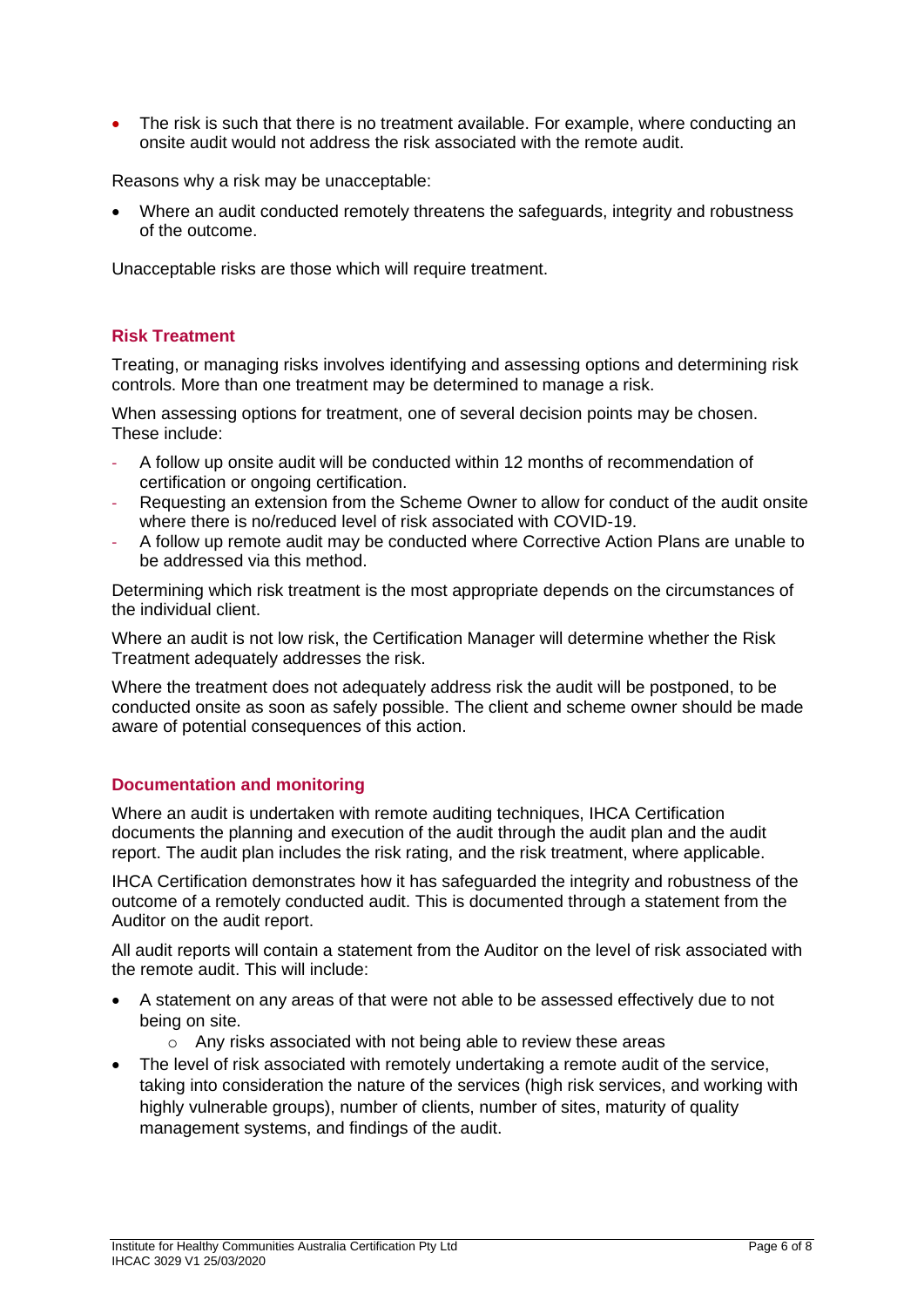# **USE OF ICT**

Use of Information and Communication Technology (ICT) is to be used in accordance with IAF MD4:2018 IAF Mandatory Document for the Use of Information and Communication Technology (ICT) for Auditing Purposes.

This includes ensuring the integrity, confidentiality and security of all audit records and information.

In conducting a remote audit, the same evidence is required as for an onsite audit. This involves site inspection/s, management, staff and client interviews (as per the Standard Requirements), access to client files (as per the Standard Requirements), policies, and other relevant documents and records.

Remote auditing requires a visual inspection of the site using Microsoft Teams, Skype, Zoom or another video teleconferencing platform. The Client Manager will ensure this is arranged before the audit commences, and the choice of ICT will be detailed on the audit plan. Should a remote audit not occur due to ICT issues, the Client Manager responsible for the audit will need to be advised as soon as possible to enable alternate arrangements to be made.

Auditors are to consider appropriate communication methods with the organisation around providing electronic and paper-based information. This could be through Dropbox, Sharepoint access, etc. This access is to be in alignment with IAF MD4:2018 and relevant privacy legislation.

Auditors and Client Managers reiterate client confidentiality and ensure that organisations liaise prior to audit around how we keep client information confidential. Organisations should only use secure platforms to share client information (i.e. not Google drives).

Additionally, the ICT practices used to conduct the remote audit are to be clearly detailed in the audit report.